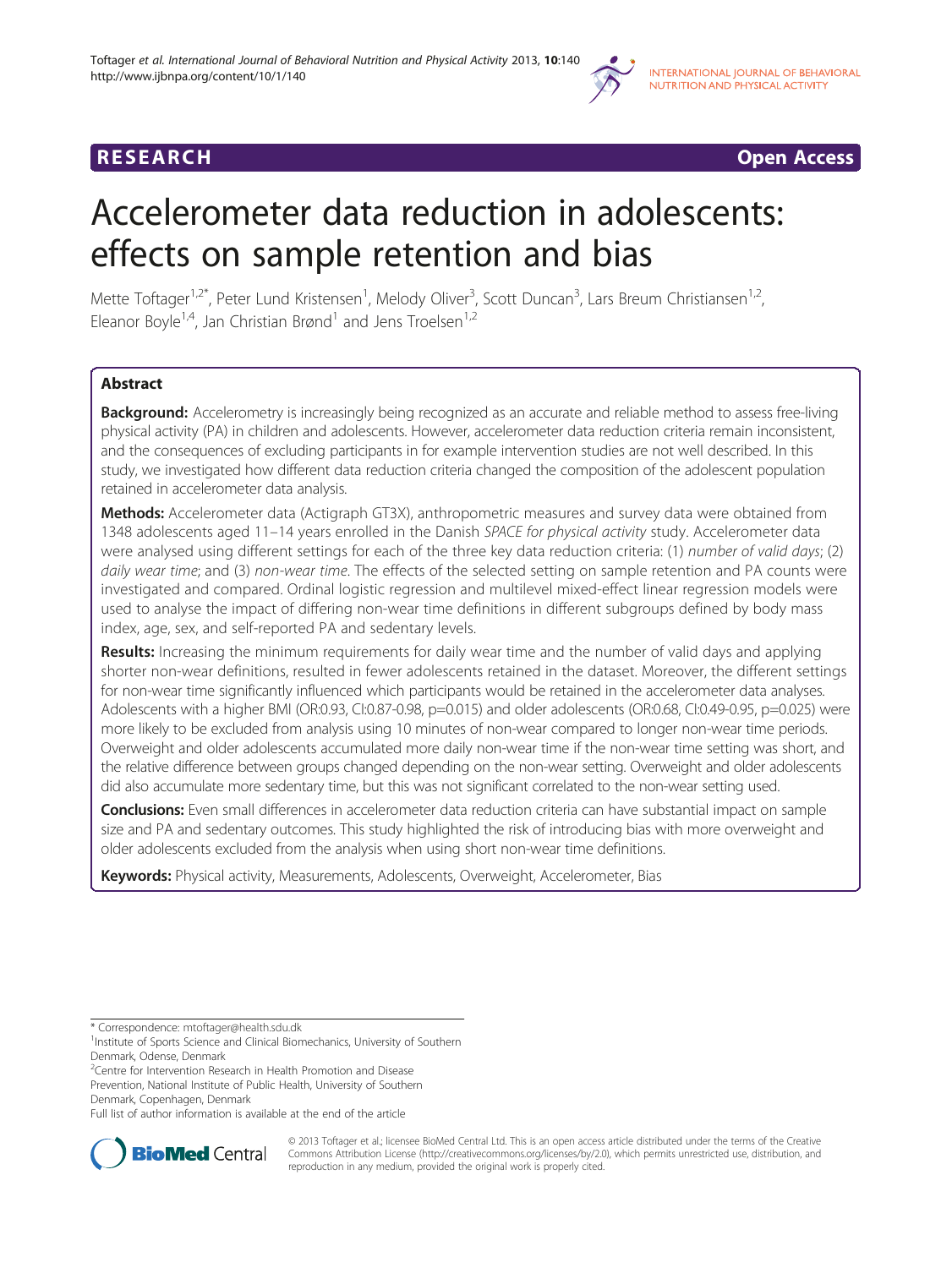# Background

Within the last decade, the use of objective measures to quantify physical activity (PA) and sedentary behaviour in population-based studies of children and adolescents has increased. Accelerometry is regarded a valid and reliable method to quantify frequency, duration and intensity of free-living PA and has become increasingly prevalent in surveillance, observational, and intervention research in children and adolescent [[1-3\]](#page-10-0). Nonetheless, the use of accelerometers comes with a number of challenges. Although data reduction issues have received increased attention in recent years [\[4,5](#page-10-0)], a consensus on a standard data reduction protocol remains elusive. A recent literature review of 183 studies published between 2005 and 2010 indicated a continuing lack of agreement amongst researchers on protocols used to collect, process, and score accelerometer data from children and adolescents [\[6\]](#page-10-0). Some elements of accelerometer data reduction have been repeatedly studied, whereas others have not received the same attention.

Previous studies have investigated the effects of differing accelerometer epoch durations [[2,7\]](#page-10-0), monitor placement [[8,9](#page-10-0)], count thresholds for defining PA intensity and sedentary behaviour [\[6,10,11](#page-10-0)], monitor types [\[12-15\]](#page-10-0), and data inclusion criteria such as number of monitoring hours per day and number of days [\[4,5,16](#page-10-0)], on PA measurement in children and adolescents. Studies have used between six and over 12 hours per day to define a valid day with eight to ten hours per day being the most commonly used [[6](#page-10-0)]. With regards to number of days, four or five days of monitoring have been recommended as an adequate number of monitoring days [\[17\]](#page-10-0); however, some studies have used a single day as a minimum criterion e.g. [\[18-20](#page-10-0)], and others have used up to ten days, e.g. [\[21\]](#page-10-0). This indicates that no consensus has been reached on the minimum number of days required to gain an accurate picture of adolescent PA levels [\[6\]](#page-10-0).

Currently, no standards exist concerning the optimal approach to deal with non-wear time, that is events when the accelerometer was removed, and studies in children and youth have used non-wear periods that range between ten and 180 minutes of consecutive zero counts [[6,12](#page-10-0)-[15](#page-10-0)]. A potential problem regarding different definitions of non-wear time is that it is difficult to determine the difference between sedentary behaviour and true non-wear (in both cases, the accelerometer may register zero counts). Therefore, the quantification of non-wear time may also influence sample retention and have significant effects on PA and sedentary behaviour quantification [[4,6,22\]](#page-10-0). In particular, considerable over- or under-estimation of time spent sedentary may occur as a result of too long or too short non-wear time setting, respectively. If the non-wear setting is too long, there is a risk of over estimating time spent sedentary, because maybe the accelerometer was actually not worn. On the other hand, if the non-wear setting is too short, true sedentary time would be categorised as non-wear and thus excluded from analysis. Consequently, it is possible that an arbitrary definition of non-wear time may bias results for populations especially, those who are highly sedentary. Because those who are highly sedentary are more likely to accumulate long/many strings of consecutive zeroes, and thus depending on the non-wear criterion used, there is a risk of classifying sedentary time as non-wear time. To date, no research has to our knowledge investigated these issues in free-living youth populations.

Using accelerometer data derived from a large sample of adolescents, the aims of this study were to: 1) investigate the impact of different inclusion criteria for number of valid days, daily wear time and non-wear time definitions on sample retention and PA counts; and 2) investigate if differing non-wear time definitions introduced any bias to the sample with regards to adolescents' characteristics (age, sex, BMI and self–reported PA level and sedentary time).

# **Methods**

# Study design

We used baseline data from the Danish SPACE for physical activity study, a multicomponent school-based intervention study aimed at improving PA levels among adolescents. The primary outcome measure in the SPACE study was PA as measured by accelerometer. Fifth and sixth graders (aged 11–14 years) were recruited from 14 schools and baseline data collection was conducted in April-June 2010. A total of 1348 adolescents (48.6% female) were enrolled in the baseline study, and 1296 provided accelerometer data. The reasons for missing data before the data reduction analyses were mainly due to adolescents not willing to participate in the accelerometer study or adolescents being absent from school in the period of data collection. Furthermore, a few monitors were broken when adolescents returned them and some were lost during the data collection period. For more detailed information about the SPACE study and the study design see the study protocol [[23\]](#page-10-0).

# Ethical approval

Personalised information about the study was distributed to parents and students. Parents of the participating adolescents received a passive informed consent form that explained the nature and procedures of the study. It was possible to withdraw at any stage of the study. The Danish National Committee on Health Research Ethics reviewed the study protocol and concluded that formal ethical approval was not required. The study was registered and listed in the Danish Data Protection Agency (reference number: 2009-41-3628).

## Accelerometer

Objective PA and sedentary behaviour were obtained using the Actigraph GT3X Activity Monitor. Previous studies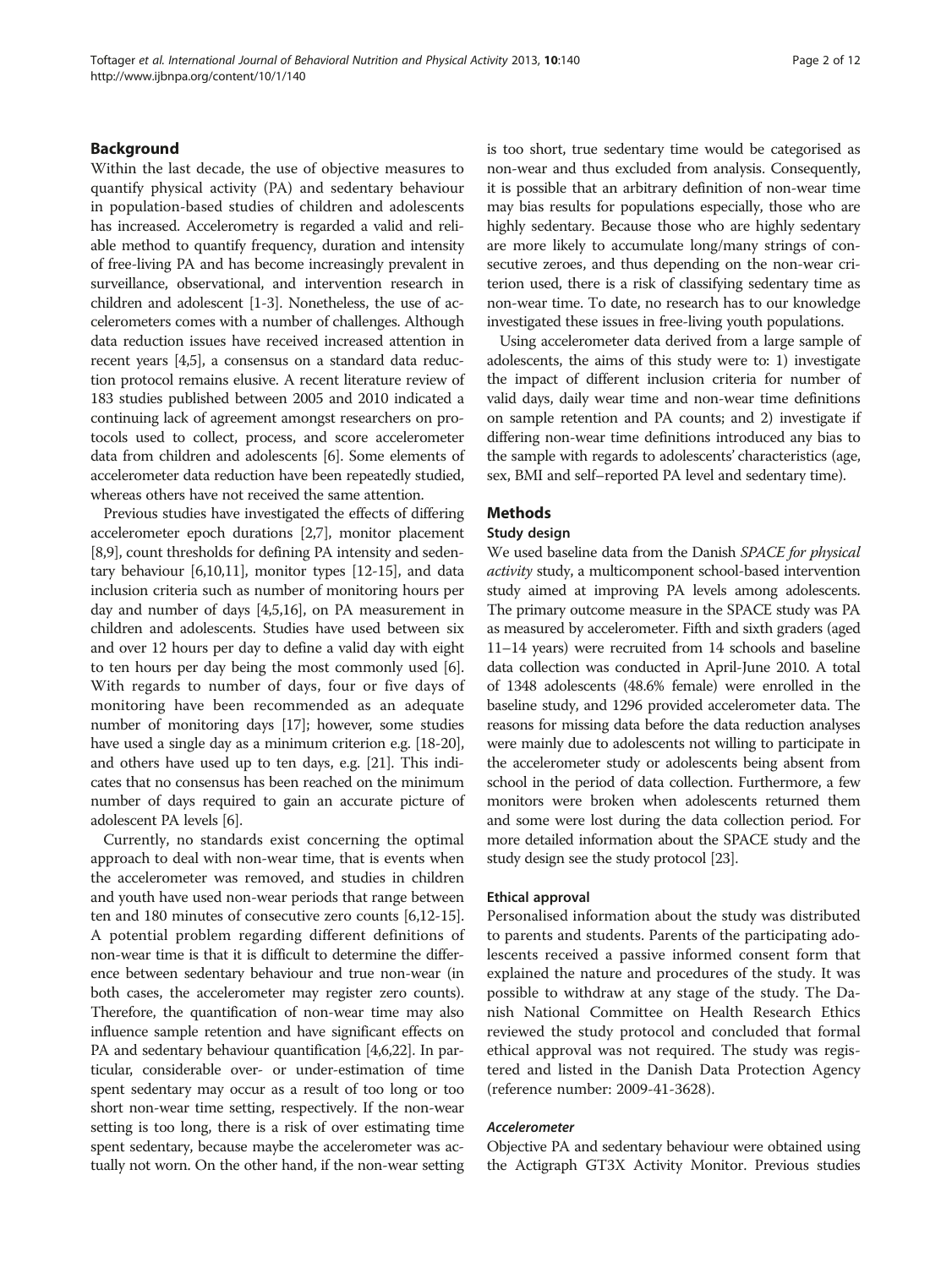examining methodological issues have mainly used earlier monitors, although these monitors are compatible with the current model that was used in this study [\[24](#page-10-0)]. All adolescents who participated in the project were asked to wear an accelerometer for five weekdays and two weekend days, but due to holidays/long weekends some adolescents wore the accelerometer for eight days. The accelerometer was attached to an elastic belt which the adolescents were instructed to wear around their waists continuously throughout the day except when showering/ water activities and sleeping. The accelerometer data were recorded at two-second epochs, with total PA expressed as counts per minute (cpm), the vertical axis was used and sedentary time was defined as activity  $\leq 100$  cpm [[25\]](#page-10-0). The normal filter option was used.

Verbal and written instructions by the research staff or by trained assistants were given to the adolescents regarding how to wear the accelerometer. To increase compliance in wearing the accelerometer, the adolescent or one of their parents were offered a free text message reminder on their mobile phone every morning.

# Adolescent questionnaires

The self-completed adolescent questionnaire contained among other things questions on their PA and their sedentary behaviour in leisure time. Majority of questions came from previously validated children and adolescents' health surveys such as the Health Behaviour in Schoolaged Children [\[26\]](#page-11-0). The students completed the questionnaire on a computer during one school lesson (45 minutes) within the week that they wore their accelerometer. A teacher was present during the session and instructed the adolescents how to get started and helped if there were any questions or problems with comprehension. All adolescents were instructed to fill out the questionnaire individually, without talking to classmates [[23](#page-10-0)]. The adolescents were asked to estimate their PA level in leisure time during a typical week. The activity levels were as follows: vigorous (performs sports several times a week), moderate (doing sport approx. once a week, and besides that physical active every day, cycling, walking, playing), light (enjoy being physical active, but do not attend any sport clubs, cycle, walk and physical active when playing) and sedentary (prefer to watch TV, play video games, listen to music or other sedentary activities). The adolescents were furthermore asked to estimate the amount of time they spent on three different sedentary behaviours (watching TV; computer work; doing homework and/or reading) in leisure time during a typical week for weekdays and for weekends. Time spent was measured on a six-level ordinal scale of none, one, two, three, four, or five or more hours per day for each of the activities). For the analyses we dichotomised the items on sedentary behaviour into an aggregated measure of below/above 4 hours daily sedentary behaviour during weekdays and weekend days [\[26](#page-11-0)].

# Anthropometry

Height and weight were assessed by standard anthropometric procedures. Height was measured to the nearest millimetre using a portable stadiometer (SECA Leicester portable Height Measure). Weight was assessed to the nearest decigram using a medical scale (Tanita BWB-800S Digital Scale). Weight status was classified as underweight/ normal weight or overweight/obese according to the international cut-off point for overweight proposed by Cole et al [\[27](#page-11-0)].

# Age and sex

The child's age and sex were obtained from school records using the Danish Civil Registration System [\[28,29](#page-11-0)], which is a registry of all socio-demographic characteristics of every resident in Denmark.

# Accelerometer data treatment and statistical analyses

Descriptive statistics were used to describe the study population with regards to sex, age, BMI, self-report PA and self-report sedentary time (Table [1](#page-3-0)).

Accelerometer data were analysed using different settings for the three key data reduction criteria: 1) number of valid days (1, 2, 3, 4, 5, 6 and 7–8 days), 2) daily wear time  $(6, 8, 9, 10$  and  $12$  hours per day) and  $3)$  non-wear time (10, 20, 30, 60 and 90 minutes of consecutive zeroes). These categories were chosen based on data reduction criteria often used in other studies [[1,6,8](#page-10-0)]. The following parameters in the data reduction analyses were fixed: 30 second epochs, maximum physiologically allowed value of 20,000 cpm. [\[5\]](#page-10-0) and two non-zero count epochs permitted in blocks of non-wear [\[30\]](#page-11-0). Based on the different combinations of data reduction settings, participant retention and PA level (mean cpm) was calculated (Table [2](#page-4-0)). The software program Propero Actigraph Data Analyzer version 18 (University of Southern Denmark, Odense, Denmark) was used for processing accelerometer data.

When investigating the effect of using different nonwear criteria it was necessary to fix the other two data reduction criteria: number of valid days and daily wear time in order to minimise complexity. Adolescents with at least five days of ten hours each were defined as valid, based on commonly used and recommended setting in other studies [[6,17](#page-10-0)]. Differences in characteristics between adolescents with and without sufficient valid data were analysed using Wilcoxon rank-sum (Mann–Whitney) for continuous variables (age, BMI), and chi-squared tests for categorical variables (sex, age groups, weight status, self-reported PA and self-reported sedentary time) (Table [3\)](#page-5-0).

To examine if different non-wear time definitions introduced any bias to the sample with regards to adolescents'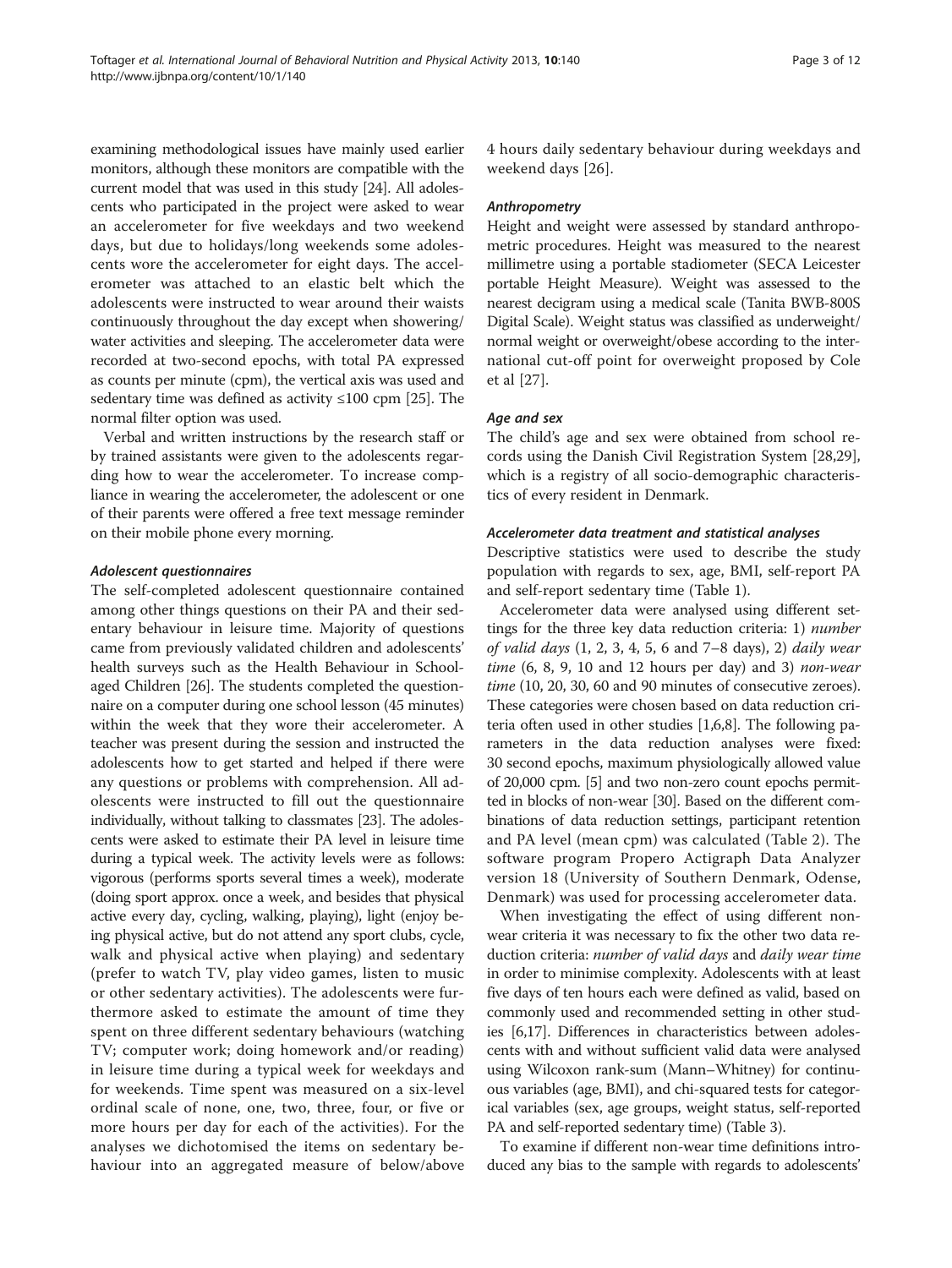#### <span id="page-3-0"></span>Table 1 Characteristics of the study population,  $N = 1348$

|                                                                                                                                       | Girls       | <b>Boys</b> |
|---------------------------------------------------------------------------------------------------------------------------------------|-------------|-------------|
| <b>Sex.</b> % (n = 1348)                                                                                                              | 48.4        | 51.6        |
| <b>Age,</b> mean y (SD) $(n = 1348)$                                                                                                  | 12.4(0.62)  | 12.5(0.63)  |
| <b>BMI</b> , mean kg/m <sup>2</sup> (SD) (n = 1266)                                                                                   | 18.9 (3.04) | 18.8 (2.99) |
| <b>Weight status</b> (BMI thresholds)* $(n = 1266)$                                                                                   |             |             |
| Under-/normal weight                                                                                                                  | 85.5        | 85.5        |
| Overweight/obese                                                                                                                      | 14.6        | 14.5        |
| <b>Self-reported PA in leisure time</b> % $(n = 1313)$ **                                                                             | 638 (48.6)  | 675 (51.4)  |
| Performs sports several times a week. Hard exercise                                                                                   | 37.2        | 53.3        |
| Doing sport approx, once a week, and besides that physical active every day, cycling, walking, playing                                | 35.3        | 19.4        |
| Enjoy being physical active, but do not attend any sport clubs. Cycle, walk and are physical active when playing                      | 24.1        | 19.1        |
| Prefer to watch TV, play video games, listening to music or other sedentary behaviour                                                 | 3.5         | 8.2         |
| <b>Self-reported sedentary leisure time</b> $(n = 1313)$ **                                                                           |             |             |
| 4 + hours daily sedentary time (watching TV, playing computer games, reading etc.) in leisure time in weekdays and<br>weekend days, % | 58.2        | 67.2        |

\*Age and sex standardized [\[27](#page-11-0),[28\]](#page-11-0).

\*\*Significant differences between girls and boys (p < 0.05).

N varies due to different data sources.

characteristics (age, sex, BMI, self–reported PA level and self-reported sedentary time), we combined five datasets of varying non-wear time definitions (10, 20, 30, 60 and 90 minutes of consecutive zeroes). Based on this new dataset we created a non-wear time ordinal variable with six categories (0–6) defined by whether or not the adolescent would be included in the analysis based on the length of time of non-wear settings (category  $0 =$  no valid accelerometer data, category  $1 =$  included in analysis when using a 90 minutes non-wear criterion, category 2 = included when using a 60 minutes non-wear criterion etc. to category 6 = included in the 10 minute non-wear category). We conducted univariate ordinal logistic regressions with the outcome being included/excluded from the analysis for each of the five non-wear criteria, for each of the explanatory variables: age, sex, BMI, self–reported PA level and self-reported sedentary time in the model (Table [4\)](#page-5-0).

To further explore the effect of using different definitions of non-wear time, we investigated the length of all daily non-wear periods i.e., the total number of daily minutes that was excluded from the analyses in the different non-wear settings for each different subgroup (i.e. for age, sex, BMI, self-reported PA level and self-reported sedentary time). Daytime was defined as the period from 6 am to 10 pm. We used a multilevel mixed effect linear regression model with interaction terms to examine the effect of the different non-wear time criteria on each of the variables: age group, sex, weight status, self-reported PA and self-reported sedentary time on non-wear time. Respondent ID was included as a random effect with repeated measures for each subject as level one and the subject as level two. A significance level of 0.05 was used (Table [5](#page-6-0)).

A potential problem regarding different definitions of non-wear time is that it is difficult to determine the difference between sedentary behaviour and true non-wear (in both cases, the accelerometer may register zero counts); consequently, we replicated the multilevel mixed effect analysis with interaction terms using sedentary time (accelerometer activity  $\leq 100$  cpm) as the outcome in order to determine any differences in sedentary time (proportion of total time accepted) by the different subgroups in the different non-wear settings (Table [5](#page-6-0)).

Finally, to further explore the impact of using different non-wear time settings, the software programme Propero Actigraph Data Analyzer was used to examine the daily number of non-wear periods that was removed from the data set in each of the non-wear criteria (Table [6\)](#page-7-0).

All statistical analyses were conducted using StataSE12.

# Results

A total of 1348 adolescents entered the study (48.4% female, mean age 12.5 years, 14.5% classified as overweight or obese) (Table 1). We found that 45.5% of the adolescents participated in organized sport several times a week and boys (53.3%) participated in more sports than girls (37.2%). Approximately, two thirds of the adolescents reported they spent at least four hours daily in sedentary time during weekdays and on the weekend and boys (67.2%) had more self-reported sedentary time than girls (58.2%) (Table 1).

## Daily wear time and number of valid days

Accelerometer data were obtained from a total of 1296 adolescents (prior to data reduction) out of the 1348 eligible adolescents. Table [2](#page-4-0) shows the number of adolescents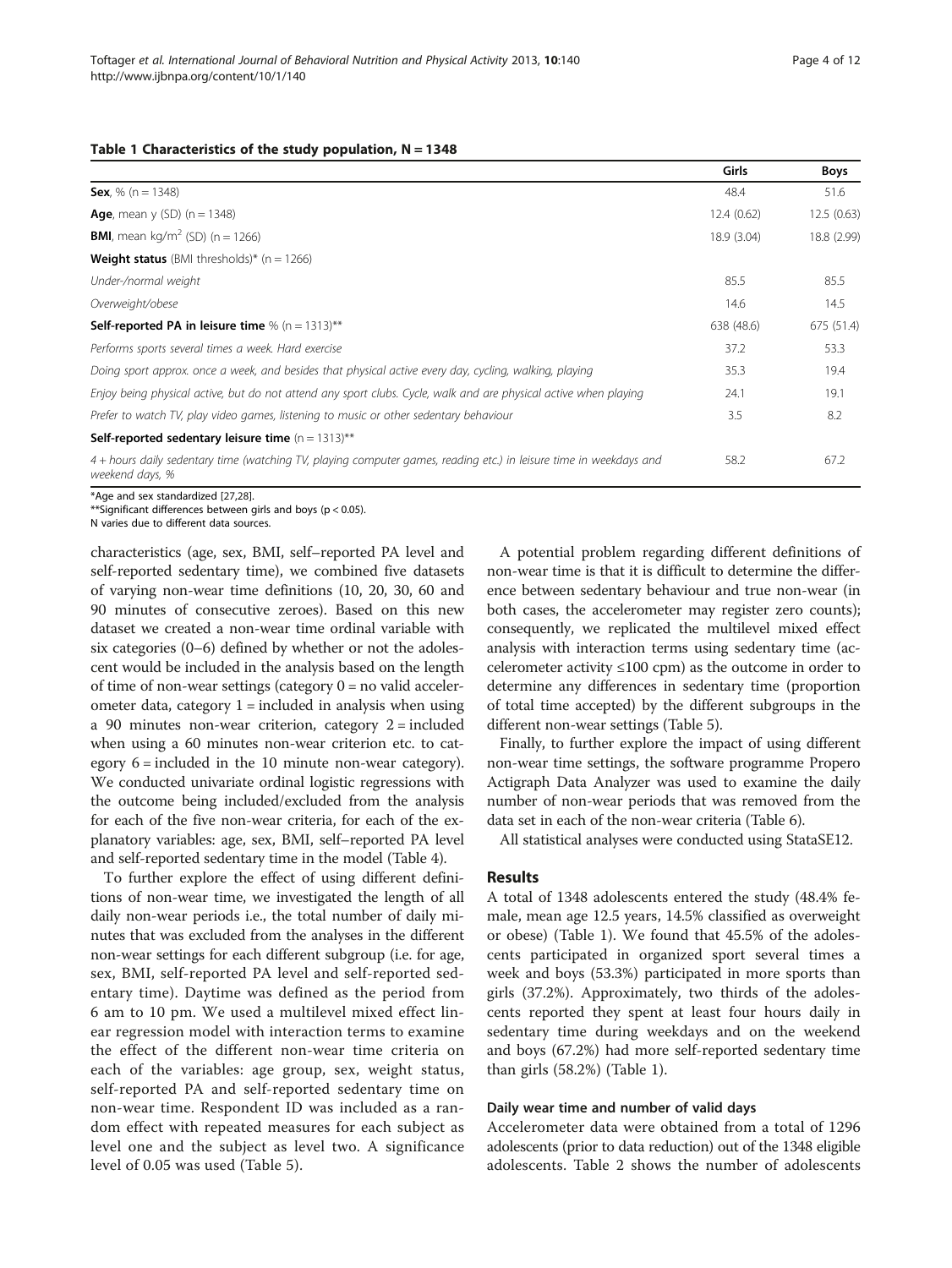|       |       | 1 day  |         |      | 2 days |         |      | 3 days |         |      | 4 days |         | 5 days |        |         |      | 6 days |         | 7-8 days |        |         |                 |
|-------|-------|--------|---------|------|--------|---------|------|--------|---------|------|--------|---------|--------|--------|---------|------|--------|---------|----------|--------|---------|-----------------|
| Hours | N     | (%)    | PA, cpm | N    | (%)    | PA, cpm | N    | (%)    | PA, cpm | N    | (%)    | PA, cpm | N      | (%)    | PA, cpm | N    | (%)    | PA, cpm | N        | (%)    | PA, cpm |                 |
| 6     | 1288  | (99.4) | 560.0   | 1282 | (98.9) | 560.7   | 1265 | (97.6) | 561.2   | 1249 | (96.4) | 561.5   | 1217   | (93.9) | 561.6   | 1157 | (89.3) | 558.9   | 1049     | (80.9) | 562.8   |                 |
| 8     | 1284  | (99.1) | 563.7   | 1275 | (98.4) | 564.2   | 1256 | (96.9) | 564.5   | 1234 | (95.2) | 565.0   | 1184   | (91.4) | 565.4   | 1103 | (85.1) | 563.3   | 947      | (73.1) | 567.9   |                 |
| 9     | 1282  | (98.9) | 566.3   | 1270 | (98.0) | 566.9   | 1251 | (96.5) | 567.0   | 1225 | (94.5) | 567.1   | 1171   | (90.4) | 567.5   | 1063 | (82.0) | 564.3   | 869      | (67.1) | 572.8   | 90 min non-wear |
| 10    | 1281  | (98.8) | 569.3   | 1259 | (97.1) | 569.6   | 1239 | (95.6) | 570.1   | 1211 | (93.4) | 568.2   | 1134   | (87.5) | 569.8   | 999  | (77.1) | 569.4   | 772      | (59.6) | 572.7   |                 |
| 12    | 1267  | (97.8) | 572.3   | 1241 | (95.8) | 573.6   | 1205 | (93.0) | 571.0   | 1133 | (87.4) | 571.6   | 978    | (75.5) | 571.4   | 710  | (54.8) | 573.4   | 360      | (27.8) | 569.9   |                 |
| 6     | 1286  | (99.2) | 571.5   | 1279 | (98.7) | 572.3   | 1263 | (97.5) | 572.0   | 1247 | (96.2) | 571.5   | 1212   | (93.5) | 572.2   | 1150 | (88.7) | 567.2   | 1024     | (79.0) | 570.5   |                 |
| 8     | 1281  | (98.8) | 575.4   | 1273 | (98.2) | 575.2   | 1253 | (96.7) | 575.5   | 1231 | (95.0) | 575.4   | 1177   | (90.8) | 573.5   | 1087 | (83.9) | 572.2   | 921      | (71.1) | 575.6   |                 |
| 9     | 1279  | (98.7) | 577.1   | 1264 | (97.5) | 577.1   | 1247 | (96.2) | 577.3   | 1219 | (94.1) | 575.9   | 1159   | (89.4) | 574.8   | 1040 | (80.2) | 573.9   | 839      | (64.7) | 577.7   | 60 min non-wear |
| 10    | 1277  | (98.5) | 579,    | 1256 | (96.9) | 579.3   | 1234 | (95.2) | 578.6   | 1207 | (93.1) | 577.1   | 1128   | (87.0) | 576.3   | 980  | (75.6) | 575.9   | 741      | (57.2) | 575.4   |                 |
| 12    | 1263  | (97.5) | 580.1   | 1237 | (95.4) | 580.4   | 1191 | (91.9) | 577.5   | 1111 | (85.7) | 576.3   | 937    | (72.3) | 575.9   | 653  | (50.4) | 575.4   | 313      | (24.2) | 563.7   |                 |
| 6     | 1284  | (99.1) | 589.C   | 1277 | (98.5) | 589.1   | 1261 | (97.3) | 588.0   | 1244 | (96.0) | 587.6   | 1201   | (92.7) | 587.0   | 1137 | (87.7) | 582.7   | 998      | (77.0) | 581.5   |                 |
| 8     | 1278. | (98.6) | 591.3   | 1268 | (97.8) | 590.8   | 1249 | (96.4) | 590.5   | 1227 | (94.7) | 590.5   | 1169   | (90.2) | 588.4   | 1070 | (82.6) | 585.3   | 888      | (68.5) | 586.0   |                 |
| 9     | 1277  | (98.5) | 592.2   | 1260 | (97.2) | 592.1   | 1242 | (95.8) | 591.8   | 1213 | (93.6) | 590.8   | 1146   | (88.4) | 589.9   | 1016 | (78.4) | 585.6   | 811      | (62.6) | 587.2   | 30 min non-wear |
| 10    | 1275  | (98.4) | 593.8   | 1252 | (96.6) | 593.4   | 1229 | (94.8) | 591.8   | 1192 | (92.0) | 591.1   | 1106   | (85.3) | 589.9   | 945  | (72.9) | 586.4   | 691      | (53.3) | 583.9   |                 |
| 12    | 1256  | (96.9) | 594.9   | 1230 | (94.9) | 593.6   | 1181 | (91.1) | 591.1   | 1070 | (82.6) | 589.7   | 872    | (67.3) | 587.6   | 569  | (43.9) | 576.0   | 238      | (18.4) | 569.3   |                 |
| 6     | 1282  | (98.9) | 600.6   | 1277 | (98.5) | 600.6   | 1259 | (97.1) | 599.5   | 1244 | (96.0) | 599.0   | 1199   | (92.5) | 598.2   | 1128 | (87.0) | 594.3   | 981      | (75.7) | 593.4   |                 |
| 8     | 1277  | (98.5) | 602.7   | 1265 | (97.6) | 601.5   | 1248 | (96.3) | 601.7   | 1224 | (94.4) | 601.2   | 1166   | (90.0) | 599.8   | 1058 | (81.6) | 596.7   | 870      | (67.1) | 596.3   |                 |
| 9     | 1276  | (98.5) | 604.2   | 1257 | (97.0) | 603.8   | 1239 | (95.6) | 603.4   | 1210 | (93.4) | 602.4   | 1137   | (87.7) | 601.1   | 996  | (76.9) | 598.8   | 772      | (59.6) | 600.6   | 20 min non-wear |
| 10    | 1269. | (97.9) | 595.5   | 1252 | (96.6) | 595.1   | 1227 | (94.7) | 594.7   | 1186 | (91.5) | 593.0   | 1091   | (84.2) | 593.5   | 919  | (70.9) | 591.2   | 630      | (48.6) | 592.3   |                 |
| 12    | 1254  | (96.8) | 605.7   | 1222 | (94.3) | 604.2   | 1167 | (90.0) | 603.3   | 1036 | (79.9) | 603.3   | 806    | (62.2) | 596.7   | 502  | (38.7) | 592.6   | 182      | (14.0) | 591.6   |                 |
| 6     | 1281. | (98.8) | 633.2   | 1275 | (98.4) | 632.9   | 1257 | (97.0) | 631.1   | 1242 | (95.8) | 632.0   | 1194   | (92.1) | 630.4   | 1120 | (86.4) | 626.5   | 955      | (73.7) | 627.3   |                 |
| 8     | 1275  | (98.4) | 636.5   | 1261 | (97.3) | 634.8   | 1244 | (96.0) | 634.9   | 1214 | (93.7) | 634.2   | 1150   | (88.7) | 632.6   | 1025 | (79.1) | 630.5   | 816      | (63.0) | 634.5   |                 |
| 9     | 1270  | (98.0) | 637.2   | 1253 | (96.7) | 635.7   | 1231 | (95.0) | 635.5   | 1193 | (92.1) | 633.5   | 1103   | (85.1) | 634.1   | 947  | (73.1) | 634.7   | 682      | (52.6) | 640.1   | 10 min non-wear |
| 10    | 1267  | (97.8) | 638.6   | 1244 | (96.0) | 638.5   | 1211 | (93.4) | 636.1   | 1154 | (89.0) | 637.0   | 1035   | (79.9) | 641.0   | 819  | (63.2) | 638.7   | 473      | (36.5) | 639.8   |                 |
| 12    | 1224  | (94.4) | 641.4   | 1179 | (91.0) | 643.4   | 1070 | (82.6) | 647.1   | 884  | (68.2) | 645.9   | 597    | (46.1) | 642.9   | 286  | (22.1) | 647.7   | 85       | (6.6)  | 667.7   |                 |

<span id="page-4-0"></span>Table 2 Adolescents included in analysis in different data reduction criteria: Hours to define a valid day, number of valid days and non-wear time), N = 1296

Data reduction criteria used: 30 sec epoch, 24 hour duration, allow 2 activity epochs in blocks of non-wear.

Presented as Number (%) and with the corresponding average physical activity (PA) counts (mean counts per minutes).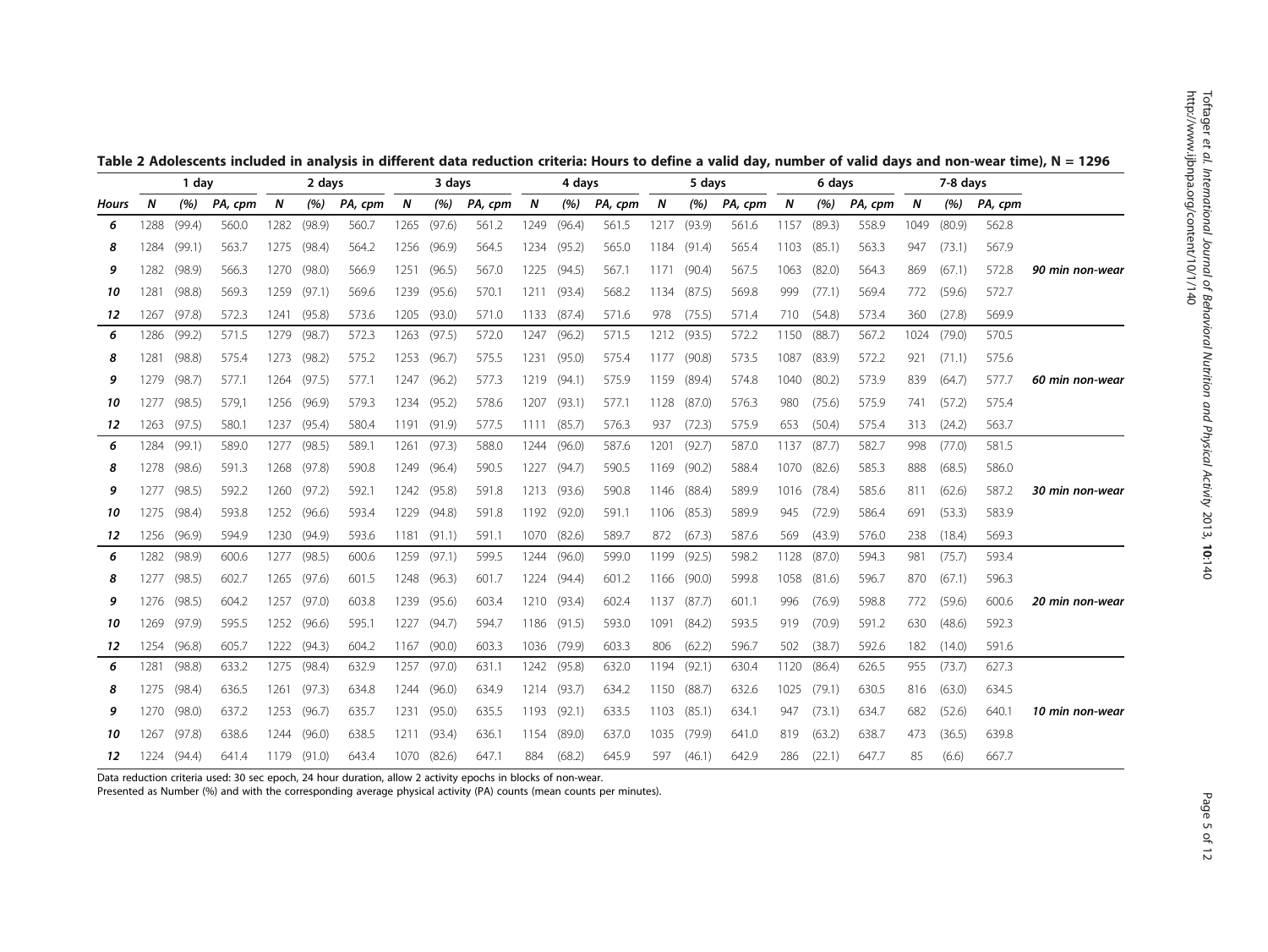p-value

|                                                                                                                                                                    | data*              | No accelerometer Valid accelerometer p-value<br>data** |       |
|--------------------------------------------------------------------------------------------------------------------------------------------------------------------|--------------------|--------------------------------------------------------|-------|
| <b>Sex</b> , % ( $n = 1337$ )                                                                                                                                      | $(n = 205)$        | $(n = 1132)$                                           | 0.011 |
| Girls                                                                                                                                                              | 40.5               | 50.1                                                   |       |
| Boys                                                                                                                                                               | 59.5               | 49.9                                                   |       |
| Age, mean year $(n = 1337)$                                                                                                                                        | $12.7(n = 205)$    | $12.6$ (n = 1132)                                      | 0.003 |
| Age groups                                                                                                                                                         | $(n = 205)$        | $(n = 1132)$                                           | 0.030 |
| $11-12$ years                                                                                                                                                      | 65.4               | 72.8                                                   |       |
| 13-14 years                                                                                                                                                        | 34.6               | 27.2                                                   |       |
| <b>BMI</b> , mean kg/m2 ( $n = 1266$ )                                                                                                                             | 19.3 ( $n = 180$ ) | $18.8(n = 1086)$                                       | 0.016 |
| <b>Weight status</b> (BMI thresholds)*** ( $n = 1266$ ):                                                                                                           | $(n = 180)$        | $(n = 1086)$                                           | 0.200 |
| Under-/normal weight                                                                                                                                               | 82.7               | 86.3                                                   |       |
| Overweight/obese                                                                                                                                                   | 17.3               | 13.7                                                   |       |
| <b>Self-reported PA in leisure time.</b> % $(n = 1313)$ :                                                                                                          | $(n = 194)$        | $(n = 1119)$                                           | 0.042 |
| - Performs sports several times a week (vigorous activity)                                                                                                         | 47.4               | 45.1                                                   |       |
| - Doing sport approx, once a week, and besides that physical active every day, cycling, walking,<br>playing (moderate activity)                                    | 19.6               | 28.4                                                   |       |
| - Enjoy being physical active, but do not attend any sport clubs. Cycle, walk and are physical active<br>when playing (light activity)                             | 24.7               | 21.0                                                   |       |
| - Prefer to watch TV, play video games, listening to music or other sedentary behaviour (sedentary)                                                                | 8.3                | 5.5                                                    |       |
| <b>Self-reported sedentary leisure time</b> , %: 4 h + of daily sedentary time (TV, computer, reading) 66.0 (n = 194)<br>in weekdays and weekend days $(n = 1313)$ |                    | $62.3$ (n = 1119)                                      | 0.326 |

# <span id="page-5-0"></span>Table 3 Adolescents characteristic with no accelerometer data compared to adolescents with valid accelerometer data, n = 1337 (Initial N = 1296)

N varies due to different data sources.

Number of valid days and daily wear time were fixed to 5 days of 10 hours in defining valid data.

\*No valid data in any of the non-wear settings. \*\*Valid data when using the 10, 20, 30 or 60/90 minutes of non-wear criterion. \*\*\*Age and sex standardized [[27\]](#page-11-0).

included in accelerometer analysis based on the different wear time settings and the corresponding PA level (mean cpm). Increasing the minimum requirements for daily wear time and the number of valid days substantially reduced the number of adolescents included in the study. For example, applying a commonly used criteria of eight hours/ day, three days, and 20 non-wear minutes there were 1248

adolescents included; however, using criteria of ten hours/ day, five days, and 20 non-wear minutes there were 1091 adolescents included which meant 157 adolescents were excluded (12% of original sample).

Based on a visual inspection of the data, overall average PA counts in general increased slightly when the number of hours to define a valid day went up. This trend was most

| Table 4 Ordinal logistic regression model with the outcome being in/out in the analysis in the different non-wear |
|-------------------------------------------------------------------------------------------------------------------|
| settings, $n = 1132$ (Initial N = 1296)                                                                           |

|                                                       | OR        | 95% CI        | p-value |
|-------------------------------------------------------|-----------|---------------|---------|
| <b>BMI</b> ( $kg/m2$ )                                | 0.93      | $0.87 - 0.98$ | 0.015   |
| Age (in years)                                        | 0.68      | $0.49 - 0.95$ | 0.025   |
| $Sex$ (boys)                                          | 1.21      | $0.80 - 1.82$ | 0.374   |
| Self-reported PA in leisure time;                     |           |               |         |
| Vigorous activity                                     | $1$ (ref) |               |         |
| Moderate activity                                     | 1.60      | $0.93 - 2.74$ | 0.090   |
| Light activity                                        | 1.08      | $0.63 - 1.85$ | 0.777   |
| Sedentary behaviour                                   | 0.83      | $0.36 - 1.92$ | 0.665   |
| Self-reported 4 $h + of$ daily sedentary leisure time | 0.91      | $0.59 - 1.40$ | 0.658   |

Note: Variables included in model one at a time. (Running the full model with all variables included at the same time does not change effect sizes). Number of valid days and daily wear time were fixed to at least 5 days of 10 hours.

OR, 95% CI.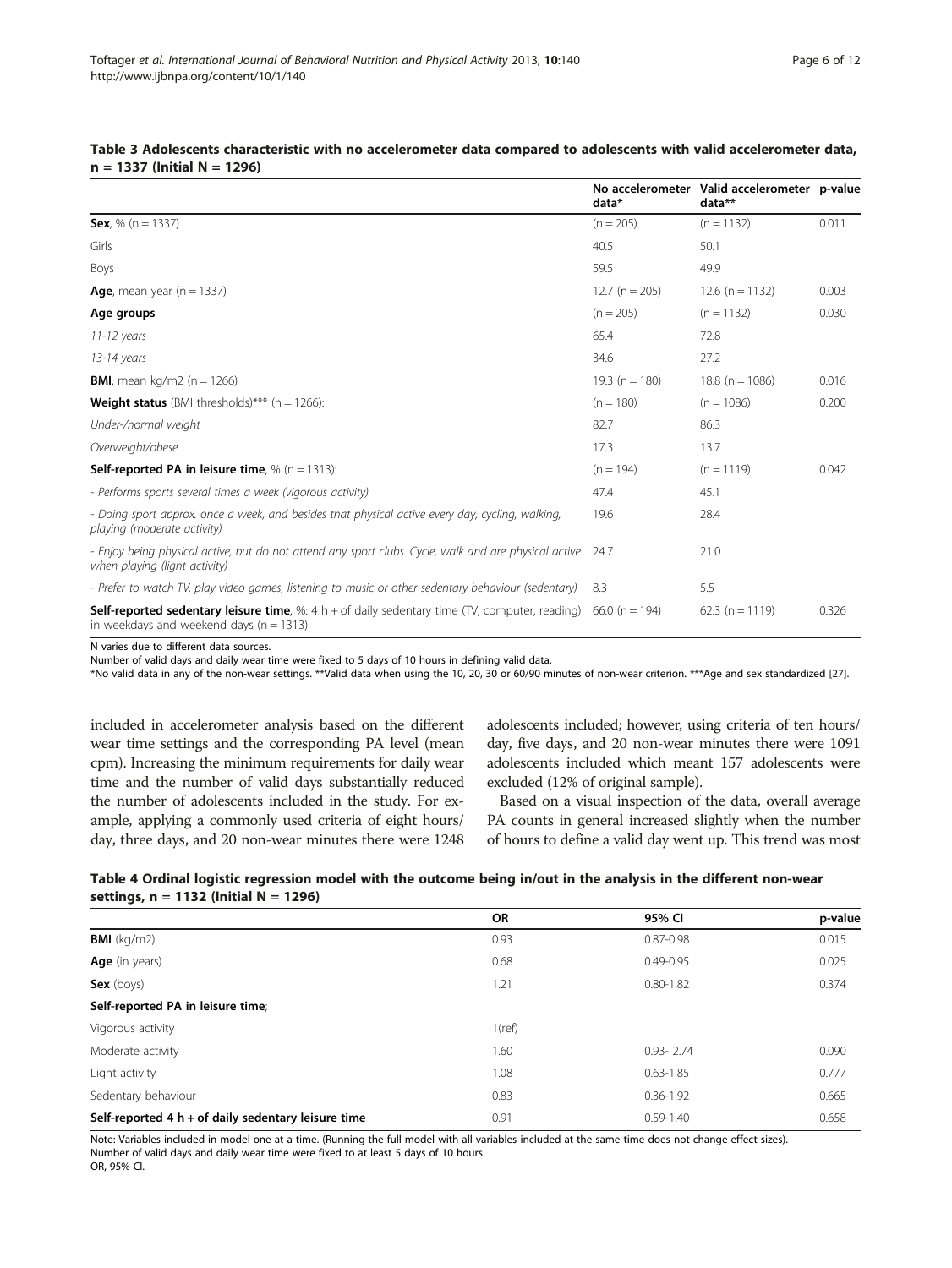|                              |                         |                                                |           | Non-wear time                                  |                                                                       | Sedentary time |                                                    |                                                   |                         |                                |       |                                 |                     |         |
|------------------------------|-------------------------|------------------------------------------------|-----------|------------------------------------------------|-----------------------------------------------------------------------|----------------|----------------------------------------------------|---------------------------------------------------|-------------------------|--------------------------------|-------|---------------------------------|---------------------|---------|
|                              |                         | Weight status                                  | Age group |                                                |                                                                       |                | Weight status                                      | Age group                                         |                         |                                |       |                                 |                     |         |
|                              | Under-/normal<br>weight |                                                |           |                                                | Over-weight Diff (%) p-value 11-12 years 13-14 years Diff (%) p-value |                |                                                    |                                                   | Under-/normal<br>weight |                                |       | Over-weight p-value 11-12 years | 13-14 years p-value |         |
| <b>90 min</b><br>non-wear    | 15                      | 16                                             | (6.7)     | 0.551                                          | 14                                                                    | 17             | 3(21.4)                                            | 0.131                                             | 59%<br>(484 of 812)     | 62%<br>$(503 \text{ of } 815)$ | 0.001 | 59%<br>(481 of 811)             | 62%<br>(502 of 816) | < 0.001 |
| 60 min<br>non-wear           | 18                      | 20                                             | 2(11.1)   | 0.527                                          | 18                                                                    | 21             | 3(16.7)                                            | 0.115                                             | 59%<br>(478 of 809)     | 61%<br>(497 of 812)            | 0.002 | 59%<br>(475 of 808)             | 61%<br>(497 of 812) | < 0.001 |
| 30 min<br>non-wear           | 27                      | 29                                             | 2(7.4)    | 0.364                                          | 26                                                                    | 31             | 5(19.2)                                            | 0.010                                             | 58%<br>(469 of 801)     | 61%<br>(486 of 804)            | 0.005 | 58%<br>(466 of 800)             | 61%<br>(486 of 803) | < 0.001 |
| 20 min<br>non-wear           | 35                      | 40                                             | 5(14.3)   | 0.049                                          | 34                                                                    | 40             | 6(17.6)                                            | < 0.001                                           | 58%<br>(462 of 795)     | 60%<br>(476 of 795)            | 0.006 | 58%<br>(459 of 794)             | 60%<br>(477 of 794) | < 0.001 |
| $10 \text{ min}$<br>non-wear | 55                      | 65                                             | 10(18.2)  | < 0.001                                        | 54                                                                    | 64             | 10(18.5)                                           | < 0.001                                           | 57%<br>(442 of 778)     | 59%<br>(451 of 773)            | 0.016 | 57%<br>(439 of 778)             | 59%<br>(453 of 774) | < 0.001 |
|                              |                         | Overall significant interaction ( $p < 0.01$ ) |           | Overall significant interaction ( $p < 0.01$ ) |                                                                       |                | Overall non-significant interaction ( $p > 0.05$ ) | Overall non-significant interaction<br>(p > 0.05) |                         |                                |       |                                 |                     |         |

<span id="page-6-0"></span>Table 5 Non-wear time (daily minutes) and sedentary time (% of total time accepted, daily minutes) in the different non-wear criteria for weight status and age groups,  $n = 1087$  (Initial  $N = 1296$ )

Daytime activity included (defined as the period from 6 am to 10 pm). Sedentary time analyses: Proportion of sedentary time out of total time accepted in each of the non-wear settings. Number of valid days and daily wear time were fixed to at least 5 days of 10 hours. Results are based on a multilevel mixed effect linear regression model with interaction terms.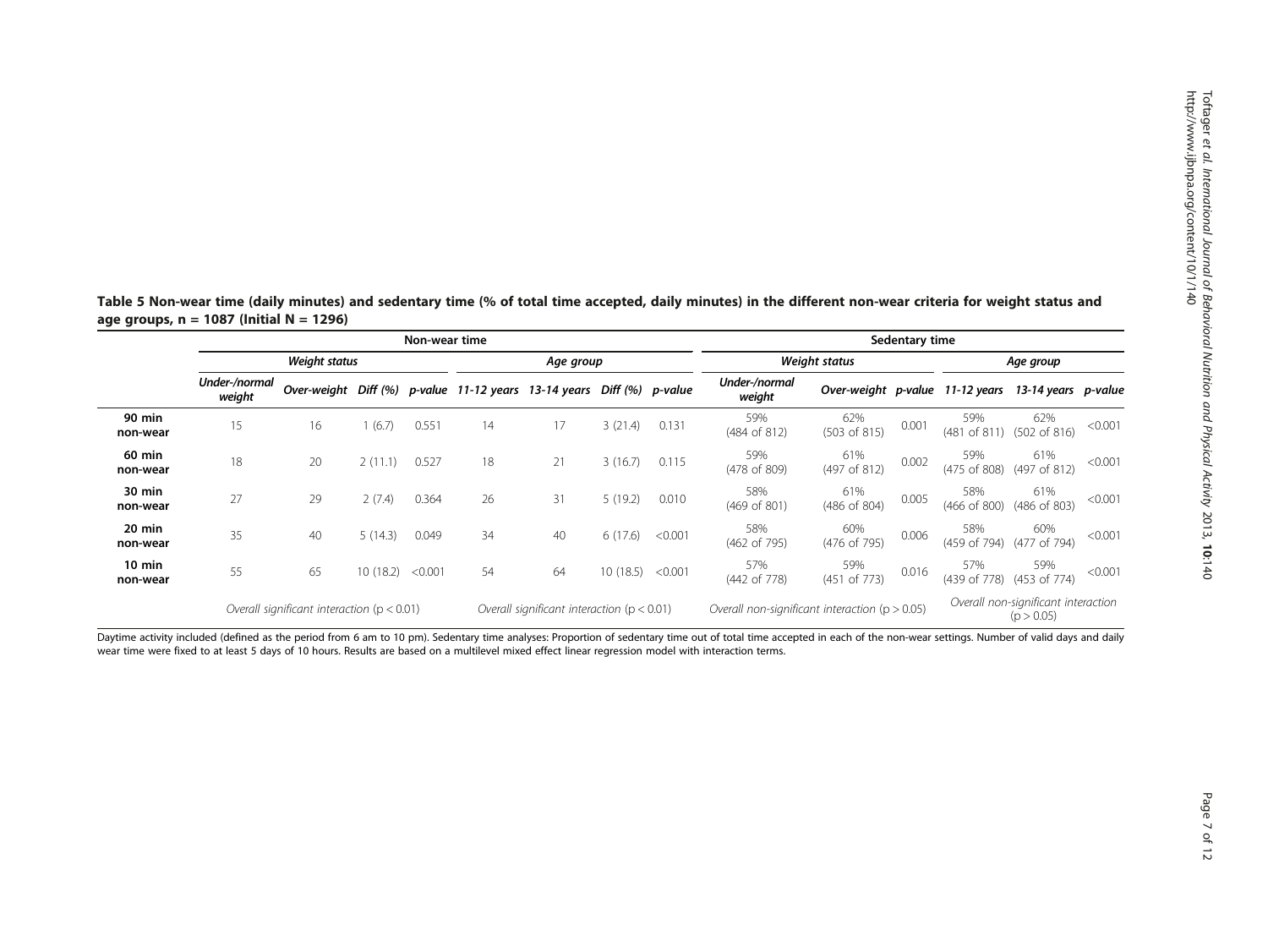<span id="page-7-0"></span>Table 6 Distribution of the number of daily non-wear periods in the different non-wear settings,  $n = 1132$ (Initial N = 1296)

| Non-wear criteria      | Median           | Mean | Variance | Maximum |
|------------------------|------------------|------|----------|---------|
| 90 minutes of non-wear |                  | () 1 | 0.11     |         |
| 60 minutes of non-wear | $\left( \right)$ | 02   | 0.17     | Β       |
| 30 minutes of non-wear | $\left( \right)$ | 04   | 0.48     | 6       |
| 20 minutes of non-wear | $\left( \right)$ | 08   | 1.00     | 8       |
| 10 minutes of non-wear |                  | 25   | 5.02     |         |

Day time defined as the period from 6 am to 10 pm.

distinct using the 10 and 90 minutes of non-wear criteria. Changing the number of valid days did not impact PA levels in a systematic way (Table [2](#page-4-0)).

### Non-wear time

Lengthening the non-wear time duration increased the number of adolescents included in the study (Table [2](#page-4-0)). For example if the criterion of 60 minutes non-wear time was used for the previous examples, only 125 adolescents (10%) were excluded instead of 157 using the 20 minutes of non-wear time criterion. With regards to PA outcome, the average activity level decreased with an increase in non-wear time duration. For instance, the average PA level decreased from 641 cpm when applying 10 minutes of non-wear time (10 hours/day, 5 days) to 570 cpm (10 hours/day, 5 days) using 90 minutes of nonwear (Table [2\)](#page-4-0).

When the number of valid days and daily wear time were fixed to five days and ten hours, a total of 205 (15.3%) adolescents had insufficient accelerometer data for all of the non-wear settings (Table [3](#page-5-0)). Adolescents with insufficient accelerometer data had a significant higher BMI ( $p = 0.016$ ) compared to respondents with valid accelerometer data. Furthermore, excluded adolescents were more likely to be boys ( $p = 0.011$ ) and reporting light/no PA in leisure time  $(p = 0.042)$ . Having more than four hours of daily selfreported sedentary time was not significantly related to having valid accelerometer data ( $p = 0.326$ ).

The next step was to investigate whether characteristics differed among adolescents with valid accelerometer data using a 10, 20, 30, 60 or 90 minutes of non-wear time criterion. Because there were very few adolescents in the 90 minutes non-wear category, we collapsed the categories of 90 and 60 minutes of non-wear time together to improve the precision of the model.

The ordinal logistic regression analysis (Table [4](#page-5-0)) showed that with a one point increase in BMI, the odds ratio of being included in the PA analysis was  $0.93$  (CI:0.87-0.98, p = 0.015) going from one level of non-wear to another starting at the 60/90 minutes of non-wear time criterion and going "up" to the 10 minutes of non-wear. In other words, more adolescents were excluded with a higher BMI

using 10 minutes of non-wear compared to the longer non-wear time periods. Increasing age was similarly associated with lower odds (OR:0.68, CI:0.49-0.95,  $p =$ 0.025) for being in the analysis in the shorter non-wear settings. There were no significant differences in the likelihood of being included in analysis using different nonwear definitions by sex, self-reported PA, or self-reported sedentary time in leisure time (Table [4](#page-5-0)).

Table [5](#page-6-0) shows the distribution of daily minutes of non-wear time and the proportion of daily minutes of sedentary time for the overweight versus the normal-weight and for the younger (11–12 years) versus the older (13– 14 years) adolescents in the different non-wear settings based on the interaction terms from the multilevel mixed effect linear regression models. The overweight adolescents had significantly more daily minutes of total non-wear time in the shorter non-wear settings (10 and 20 minutes of non-wear time) than the normal weight adolescents. Using 10 minutes as the non-wear setting, overweight adolescents' accumulated 18% (10 minutes) more non-wear time compared to the normal weight adolescents, whereas there was no difference between normal weight and overweight adolescents in the 90 minute of non-wear criterion. The significant interaction term ( $p = 0.002$ ) also confirms this pattern.

Including age in the model, as a categorical variable, also revealed significant differences between younger and older adolescents with the older adolescents accumulating more daily minutes of non-wear using the 10, 20 and 30 nonwear time definitions. The most distinct difference was for the 10 minutes of non-wear setting with the older adolescents accumulating 22% more non-wear time than the younger adolescent (Table [5\)](#page-6-0).

From the analyses of time spent in sedentary behaviour for the different subgroups, the results showed, as expected, that the longer non-wear setting, the more sedentary time was accumulated. The overweight and older adolescents compared to the normal-weight had more sedentary time in every non-wear settings, and there was no overall significant interaction. In general the non-overweight and younger adolescents spent 57-59% of their recorded time in sedentary behaviour, whereas the corresponding estimates were 59-62% among the overweight and older adolescents (Table [5](#page-6-0)).

We repeated the analyses of non-wear and sedentary time for sex, self-reported PA, and sedentary time, and did not find any significant differences (data not shown).

Table 6 shows the results from the analysis of the number of daily non-wear periods. When comparing the number of non-wear periods (events when the accelerometer was removed) in the different non-wear time settings, it can be seen that using a 10 minute non-wear definition resulted in a median of 2 and a mean of 2.5 non-wear periods during the day (from 6 am to 10 pm), and the maximum number of non-wear periods during the day was as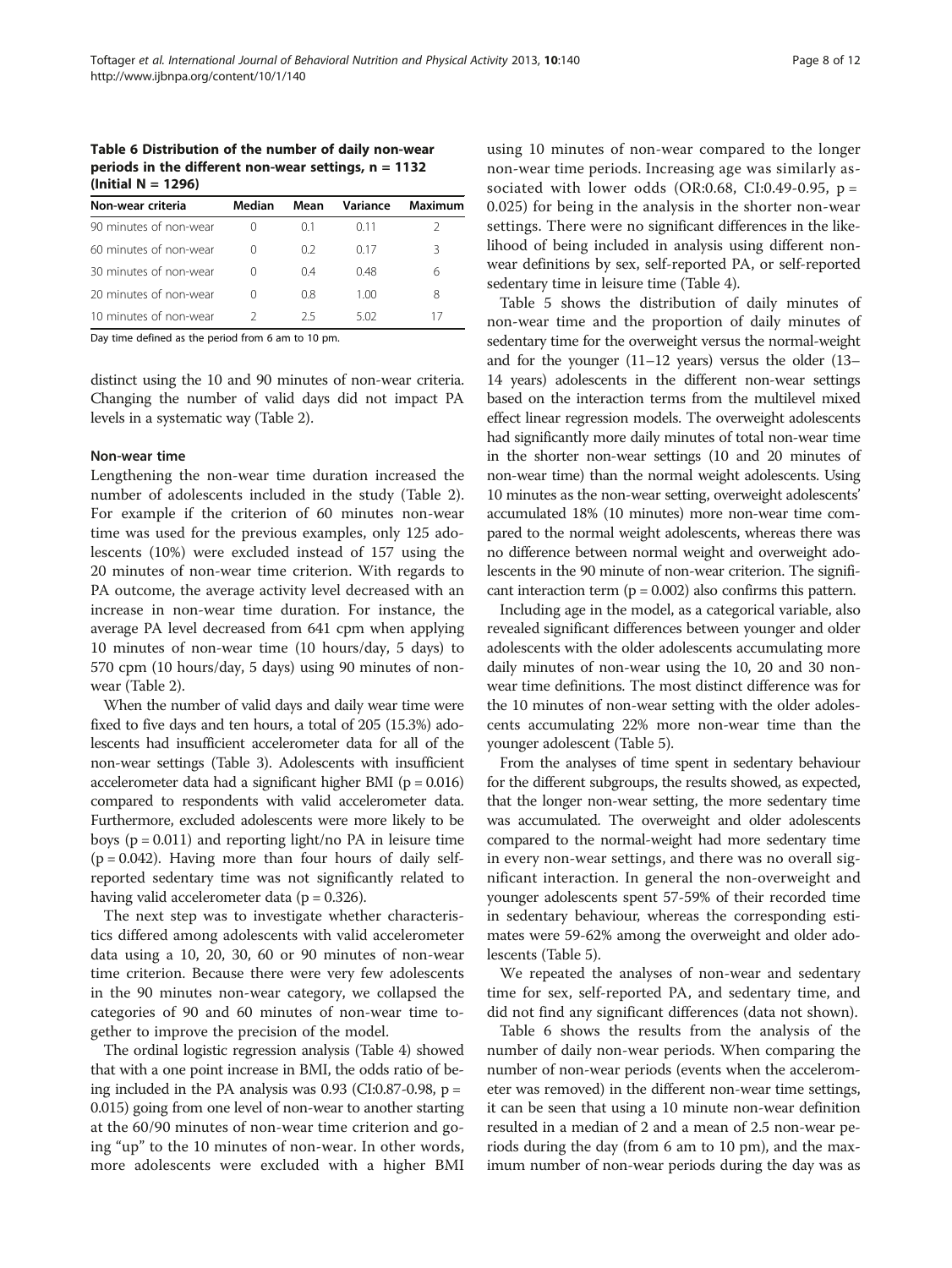high as 17. Lengthening the definition of non-wear time duration in the analyses substantially reduced the number of non-wear periods, and using for example a 60 minute non-wear definition resulted in a median of 0, a mean of 0.2 and three maximum daily non-wear periods during the day.

# **Discussion**

# Retention and physical activity

The first aim in this study was to investigate the impact of differing inclusion criteria: number of valid days, daily wear time and non-wear time definitions on sample retention and PA. In a detailed analysis with the combination of data reduction criteria often used (1–7 days, 6– 12 hours per/day, and non-wear periods of 10, 20, 30, 60 and 90 minutes), we found that lowering the minimum daily wear time criteria and the number of valid days and lengthening the non-wear time period resulted in a substantial increase in participant inclusion. Using longer non-wear definitions resulted in more participants, but with less activity. The latter is a logical consequence of stipulating that longer strings of consecutive zeroes could be retained. Other studies, e.g. Colley et al. and Masse et al. [[4,5](#page-10-0)]. have found similar results; however, their reported analyses were not so detailed with the number of combinations used and their cohorts' sample sizes were smaller. Thus, this study both replicates and extends their findings by including a wider range of data reduction criteria and a larger sample.

Based on a visual inspection, we found that PA levels increased slightly with increasing minimum requirements for hours to define a valid day. A possible explanation is that more physical active adolescents to a greater extent are motived to wear the accelerometer continuously during the day.

# Non-wear time

A recent review of 183 accelerometer studies concluded that non-wear setting was the criterion most often not reported, with missing information in 48.6% of the studies [\[6](#page-10-0)]. In the present study we highlighted the importance of reporting the non-wear setting by combining and analysing five datasets with varying non-wear time definitions, and illustrated the significant impact applying these criteria had on the data material, with regards to sample retention, and also more importantly because of the risk of introducing bias to the study sample.

We investigated if differing non-wear time definitions introduced any bias to the sample with regards to adolescents' characteristics (age, sex, BMI and self–reported PA level and sedentary time). We found differences between adolescents with and without valid accelerometer data using any non-wear definition. Boys and younger adolescents were less likely to provide valid data, and adolescents with valid data had a lower BMI. This is in contrast to Van Coevering et al. [[15\]](#page-10-0), who found that overweight adolescents (grades 6–8) were more likely to provide seven days of complete data. A possible explanation for the difference could be that the authors used a 180 minute non-wear criterion whereas in this study we used between 10 minutes and 90 minutes. Another study by Mattock et al. [[16\]](#page-10-0) reported similar results to our study where adolescents with valid data tended to be girls, younger in age and with a lower BMI.

The analysis of using differing non-wear settings revealed a risk of excluding specific subgroups, namely the overweight and older adolescents, when using shorter nonwear criteria in the data reduction. Furthermore, based on a multilevel mixed effect linear regression model with interaction terms, we can conclude that among the adolescents not excluded from analyses, there was a tendency that the overweight and older adolescents accumulated more daily non-wear time in the short non-wear time settings, and the relative difference between groups changed depending on the non-wear setting.. For example, using 10 minutes as the non-wear setting, overweight adolescents' accumulated 18% more non-wear time compared to the under-/normal weight adolescents, whereas using 60 minutes as the non-wear setting the difference between the two groups were 11%. Older adolescents accumulated significant more non-wear time compared to younger adolescents in all the non-wear settings. These findings raise some interesting questions. Do the overweight and older adolescents remove their accelerometer more often and for short periods? If you are overweight and not very interested in PA your compliance rate could be low, but would you then bother taking the accelerometer on and off several times during the day? It could also be that the sensitivity of the monitor to movement when worn by overweight participants is an issue, and there are for example studies e.g. [[31,32\]](#page-11-0) suggesting that pedometers are less accurate in counting steps in overweight and obese adolescents than normal weight individuals.

# True non-wear or sedentary time?

Another explanation for the differential effect could be that overweight and older adolescents spend more time in sedentary time, and therefore record more zero counts on the accelerometer, resulting in a risk of misclassifying sedentary time as non-wear time, when using shorter non-wear settings. We examined similarly the amount of daily sedentary time in the subgroups with regards to weight status and age group, and found that the overweight and older adolescents compared to the younger and normal weight adolescents accumulated more sedentary time in every non-wear setting, this was however not significantly associated with the non-wear setting used. Based on our findings, one could argue that overweight and older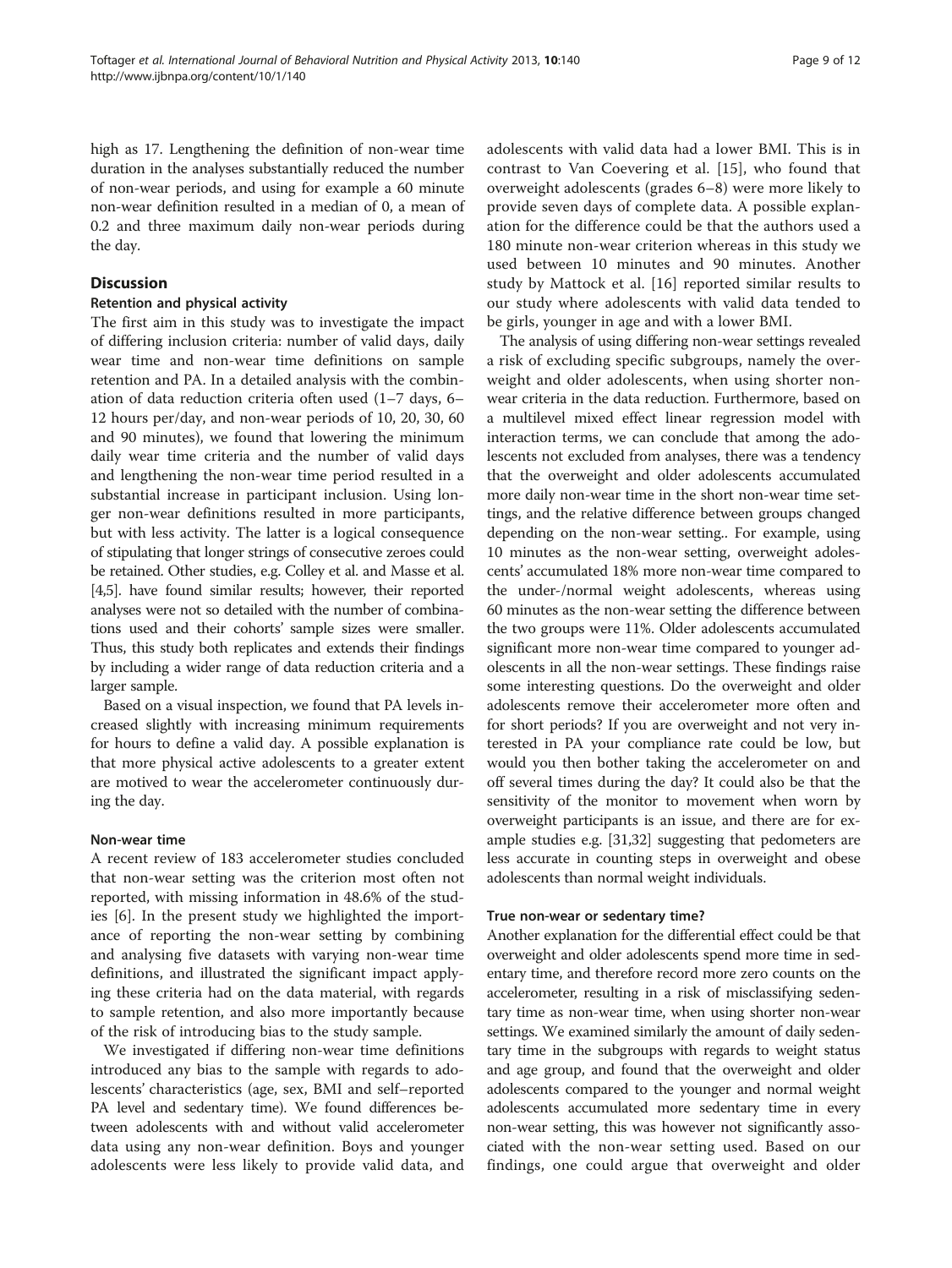adolescents need a longer non-wear definition because of their sedentary behaviour records less movement. But then comparability between groups will always be questionable. Is it better to have less error in one group (i.e. overweight) but also less comparability? Therefore we will not suggest differential inclusion criteria by population sub group, as this makes data treatment very messy when it comes to including all participants in group analyses. Instead it might be that a longer non-wear definition is used and post-hoc subgroup analyses are considered in studies where sample size permits this.

In this study the Actigraph GT3X with the normal filter option was used. We acknowledge that the use of other accelerometer models and filters may not produce comparable results. Recently published studies have for example shown that the GT3X (without the low frequency extension) produce lower PA counts compared to the older model AM7164 [\[33\]](#page-11-0), and applying the low frequency filter to the GT3X model results in higher PA levels (and less non-wear and sedentary time) than using the normal filter option [[34](#page-11-0)].

In this study, we do not have information on whether the adolescents removed their accelerometers and if so, the exact time periods for which the monitor was not worn. Hence, we are unable to obtain "the real answer" to whether a period without recorded activity is reflecting either sedentary time or true non-wear time. Other studies have suggested that the collection of information on non-wear time in adolescents using non-wear time activity diaries can improve the ability to accurately measure PA [[35](#page-11-0)]. Nonetheless, in a newly published study, in adults, the authors concluded that a logbook to record actual accelerometer time did not add any accuracy to the estimates from the accelerometer data, and furthermore created extra burdens for participants and researchers [[36](#page-11-0)].

# Periods of non-wear

Finally, we analysed the distribution of the number of daily non-wear periods detected in the dataset using differing non-wear setting. As expected the number of non-wear periods was significantly reduced when lengthening the definition for non-wear time. This analysis can be used as part of the procedure in deciding on an appropriate non-wear time definition with the question being: what is a reasonable number of times that an adolescent will actually remove the accelerometer? We have not been able to find any guidelines in the literature on reasonable number of non-wear periods, but one can ask if it is likely that the accelerometer would be removed up to 17 times during the day (from 6 am to 10 pm) as was the case when analysing data with the ten minutes of nonwear time criterion. Based on our findings, we recommend future studies to critically examine the frequency of non-wear periods when applying various non-wear

criteria. A study by King et al. [[37\]](#page-11-0) address this issue in a sample of adult bariatric surgery candidates wearing a Stepwatch Activity Monitor (worn above the ankle). The different population and use of another monitor make comparison to our study difficult. However, the authors conclude, similar to our findings, that identification of number of non-wear periods should be used as a method for deciding on an appropriate non-wear setting. We have not been able to find other studies dealing with the number of daily non-wear periods in children and adolescents.

# Limitations

In the analyses of non-wear time durations it was necessary to define valid wear time (fixing the hours/day and number of days). We chose 5 days of 10 hours, based on other studies that have recommended at least 10 hours of measurement during a day and 4/5 days of measurement as valid [[6](#page-10-0),[16,17,](#page-10-0)[38\]](#page-11-0). It is however, possible that the differential effect we found with regards to weight status and age would be different using a less stringent requirement for valid data, for example 3 days and 8 hours.

The use of the GT3X with the normal filter option as done in this study can potentially result in lower PA estimates and thus more sedentary time, which is important to be aware of when comparing results from this study with studies using the low frequency filter to the GT3X.

Furthermore, there are other non-wear algorithms than the ones we have used in this study, for example with regards to different "allowance settings" that could also give different results.

In this study we did not differentiate between weekdays versus weekend days. A growing body of literature has started to use lower validity criteria for weekend days compared to weekdays, and therefore it could be relevant for future studies to consider whether data reduction decisions influence the retention and PA outcomes of weekdays compared to weekend days.

Finally, the adolescents in the SPACE study were from 14 schools in the Region of Southern Denmark, all in smaller cities/non-urban areas. Therefore, it is unclear how generalisable our findings are to other geographic, ethnic, or socioeconomic groups.

# Conclusions

This study examined the impact of differing accelerometer wear time criteria in a large sample of young adolescents (11–14 years old) and found that number of participants included in the analysis and their average PA level varied based on the accelerometer wear time settings. Furthermore, overweight and older adolescents were more likely to be excluded from analyses because of missing accelerometer data, and overweight and older adolescents were more likely to be excluded when using short non-wear periods. Among adolescents with valid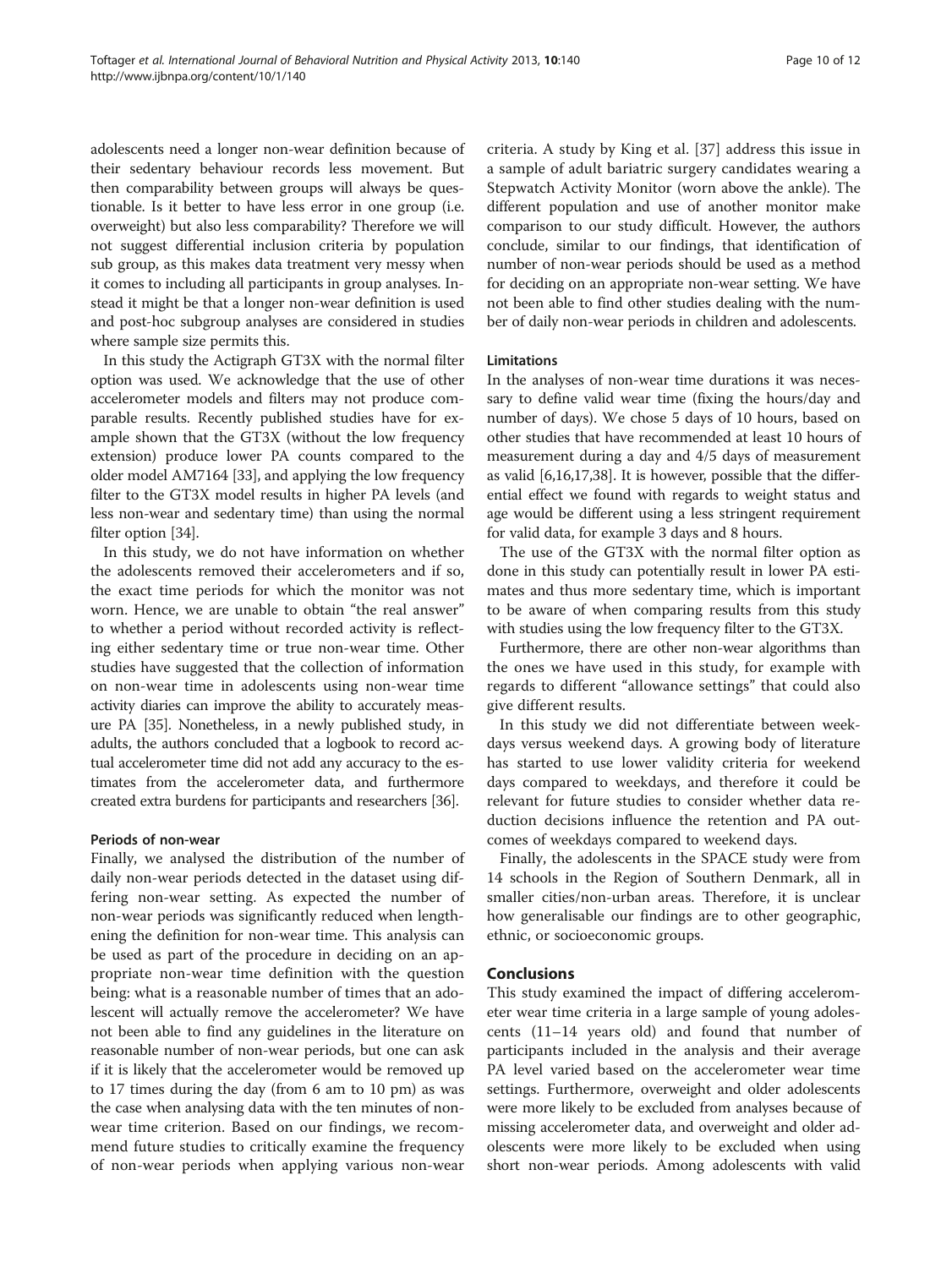<span id="page-10-0"></span>data there was a relative difference in non-wear time between overweight and normal weight and younger and older adolescents depending on the non-wear settings used.

Given the impact that data reduction procedures have on participants included in the analysis, on overall PA counts, and on sedentary estimates, it is important to clearly describe the data reduction choices for comparability of findings across studies.

Also, we would like to state the fact that there needs to be some consensus in the area. For better or worse, one protocol should be adopted as the standard. At present, each study is making it up as they go which doesn't allow for comparability but also introduces different levels of error and misclassification, and this is not an ideal situation.

Future research should be dedicated to investigate how the accelerometer data reduction process can be optimized, especially with regards to definition of non-wear time. In thinking of the future, an ideal solution would be to develop a small and convenient accelerometer that could be attached to the participant's body at all time during data collection, and which was not possible for the participant to remove during data collection. This would eliminate any discussion on whether recording of zero counts was sedentary time or true non-wear time.

#### Competing interests

The authors declare that they have no competing interests.

#### Authors' contributions

MT developed the data collection protocol, coordinated the data collection, conducted the statistical analyses and drafted the manuscript. PLK contributed to the design of the analyses, conducted the statistical analyses and revised the manuscript. MO and SD contributed to the design of the analyses and revised the manuscript. LBC developed the data collection protocol, coordinated the data collection and revised the manuscript. EB assisted in the statistical analyses and revised the manuscript. JCB developed the accelerometer software programme used for data processing and helped with the interpretation of results. JT was the principal investigator of the SPACE study. All authors read and approved the final manuscript.

#### Acknowledgements

The SPACE study is part of the Centre for Intervention Research in Health Promotion and Disease prevention. Trygfonden supported the SPACE study. We thank the participating schools, their teachers and students, field staff who assisted in data collection, and others involved in the project. Thanks to associate professor Jasper Schipperijn and Professor Pernille Due, University of Southern Denmark for useful feedback in the making of this manuscript.

#### Author details

<sup>1</sup>Institute of Sports Science and Clinical Biomechanics, University of Southern Denmark, Odense, Denmark. <sup>2</sup>Centre for Intervention Research in Health Promotion and Disease Prevention, National Institute of Public Health, University of Southern Denmark, Copenhagen, Denmark. <sup>3</sup>Human Potential Centre, Auckland University of Technology, Auckland, New Zealand. <sup>4</sup>Dalla Lana School of Public Health, University of Toronto, Toronto, ON, Canada.

#### Received: 13 April 2013 Accepted: 17 December 2013 Published: 23 December 2013

#### References

Rowlands AV: Accelerometer assessment of physical activity in children: An update. Pediatr Exerc Sci 2007, 19(3):252–266.

- 2. Reilly JJ, Penpraze V, Hislop J, Davies G, Grant S, Paton JY: Objective measurement of physical activity and sedentary behaviour: review with new data. Arch Dis Child 2008, 93(7):614–619.
- 3. De Vries SI, Van Hirtum HW, Bakker I, Hopman-Rock M, Hirasing RA, Van Mechelen W: Validity and reproducibility of motion sensors in youth: a systematic update. Med Sci Sports Exerc 2009, 41(4):818–827.
- 4. Colley R, Connor Gorber S, Tremblay MS: Quality control and data reduction procedures for accelerometry-derived measures of physical activity. Health Rep 2010, 21((1):63–69.
- 5. Masse LC, Fuemmeler BF, Anderson CB, Matthews CE, Trost SG, Catellier DJ, Treuth M: Accelerometer data reduction: a comparison of four reduction algorithms on select outcome variables. Med Sci Sports Exerc 2005, 37(11 Suppl):S544–S554.
- 6. Cain KL, Sallis JF, Conway TL, Van Dyck D, Calhoon L: Using accelerometers in youth physical activity studies: a review of methods. J Phys Act Health 2013, 10(3):437–450.
- 7. Nilsson A, Ekelund U, Yngve A, Sjostrom M: Assessing physical activity among children with accelerometers using different time sampling intervals and placements. Pediatr Exerc Sci 2002, 14(1):87–96.
- 8. Corder K, Ekelund U, Steele RM, Wareham NJ, Brage S: Assessment of physical activity in youth. J Appl Physiol 2008, 105(3):977–987.
- 9. Trost SG, McIver KL, Pate RR: Conducting accelerometer-based activity assessments in field-based research. Med Sci Sports Exerc 2005, 37(11 Suppl):S531–S543.
- 10. Kim Y, Beets MW, Welk GJ: Everything you wanted to know about selecting the "right" Actigraph accelerometer cut-points for youth, but … : a systematic review. J Sci Med Sport 2012, 15(4):311–321.
- 11. Trost SG, Loprinzi PD, Moore R, Pfeiffer KA: Comparison of accelerometer cut points for predicting activity intensity in youth. Med Sci Sports Exerc 2011, 43(7):1360–1368.
- 12. Riddoch CJ, Andersen LB, Wedderkopp N, Harro M, Klasson-Heggebo L, Sardinha LB, Cooper AR, Ekelund U: Physical activity levels and patterns of 9-and 15-yr-old European children. Med Sci Sports Exerc 2004, 36(1):86–92.
- 13. Troiano RP: Large-scale applications of accelerometers: new frontiers and new questions. Med Sci Sports Exerc 2007, 39(9):1501.
- 14. Kwon S, Janz KF: Tracking of accelerometry-measured physical activity during childhood: ICAD pooled analysis. Int J Behav Nutr Phys Act 2012, 9:68.
- 15. Van Coevering P, Harnack L, Schmitz K, Fulton JE, Galuska DA, Gao SJ: Feasibility of using accelerometers to measure physical activity in young adolescents. Med Sci Sports Exerc 2005, 37(5):867–871.
- 16. Mattocks C, Ness A, Leary S, Tilling K, Blair SN, Shield J, Deere K, Saunders J, Kirkby J, Smith GD, et al: Use of accelerometers in a large field-based study of children: protocols, design issues, and effects on precision. J Phys Act Health 2008, 5:S98–S111.
- 17. Trost SG, Pate RR, Freedson PS, Sallis JF, Taylor WC: Using objective physical activity measures with youth: how many days of monitoring are needed? Med Sci Sports Exerc 2000, 32(2):426–431.
- 18. Jago R, Baranowski T, Baranowski JC, Thompson D, Cullen KW, Watson K, Liu Y: Fit for life Boy scout badge: outcome evaluation of a troop and internet intervention. Prev Med 2006, 42(3):181–187.
- 19. Troiano RP, Berrigan D, Dodd KW, Masse LC, Tilert T, McDowell M: Physical activity in the United States measured by accelerometer. Med Sci Sports Exerc 2008, 40(1):181–188.
- 20. Treuth MS, Baggett CD, Pratt CA, Going SB, Elder JP, Charneco EY, Webber LS: A longitudinal study of sedentary behavior and overweight in adolescent girls. Obesity (Silver Spring) 2009, 17(5):1003–1008.
- 21. Ekelund U, Sarnblad S, Brage S, Ryberg J, Wareham NJ, Aman J: Does physical activity equally predict gain in fat mass among obese and nonobese young adults? Int J Obes 2006, 31(1):65–71.
- 22. Oliver MBH, Schofield GM, Shepherd J: Identification of non-wear time and sedentary behavior using accelerometry. Res Q Exerc Sport 2011, 82(4):779-783.
- 23. Toftager M, Christiansen LB, Kristensen PL, Troelsen J: SPACE for physical activity - a multicomponent intervention study: study design and baseline findings from a cluster randomized controlled trial. BMC Public Health 2011, 11:777.
- 24. Robusto KM, Trost SG: Comparison of three generations of ActiGraph™ activity monitors in children and adolescents. J Sports Sci 2012, 30(13):1429–1435.
- 25. Evenson KR, Catellier DJ, Gill K, Ondrak KS, McMurray RG: Calibration of two objective measures of physical activity for children. J Sports Sci 2008, 26(14):1557–1565.